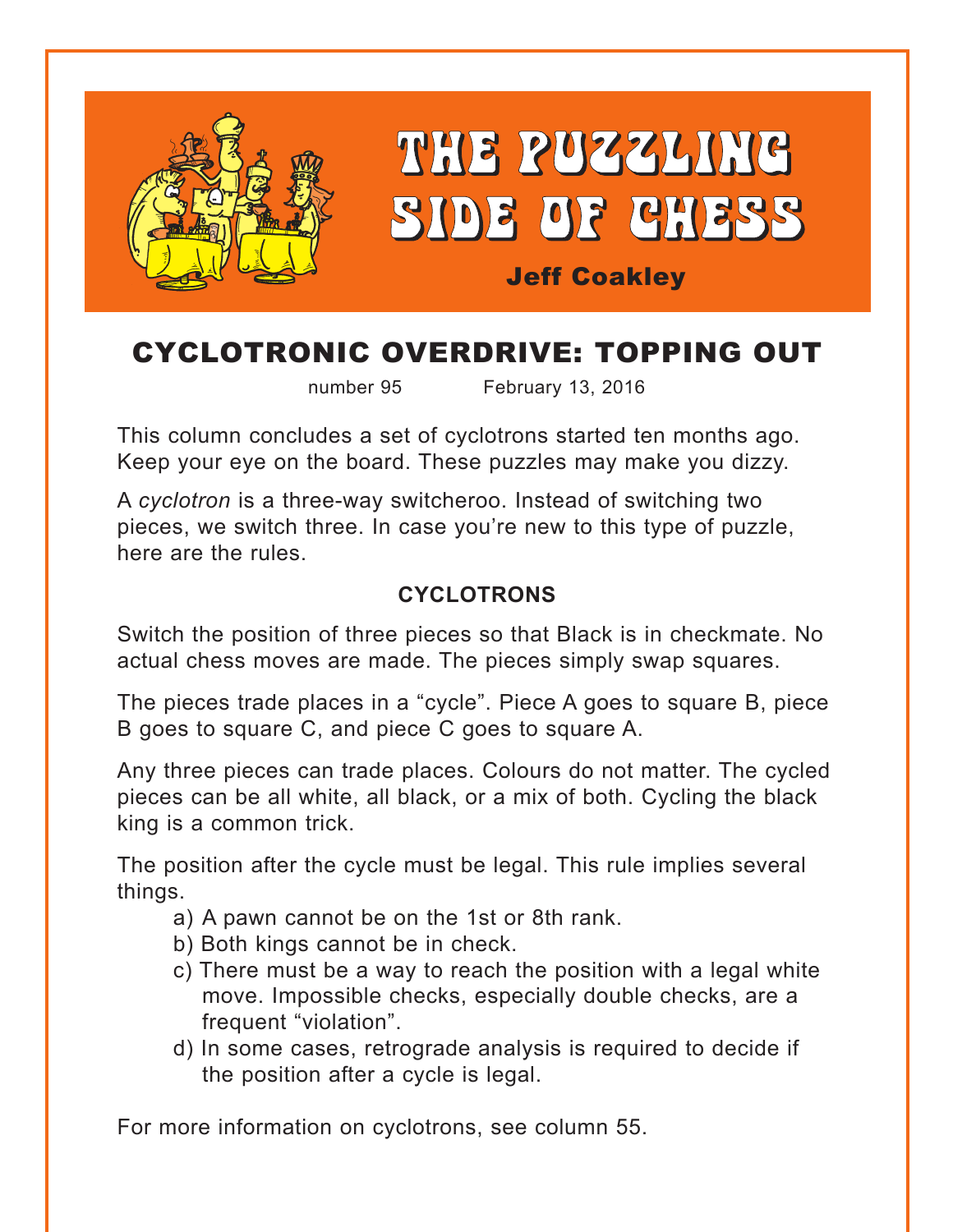<span id="page-1-0"></span>



Cycle three pieces so that Black is in checkmate.

**Cyclotron 31** 



Cycle three pieces so that Black is in checkmate.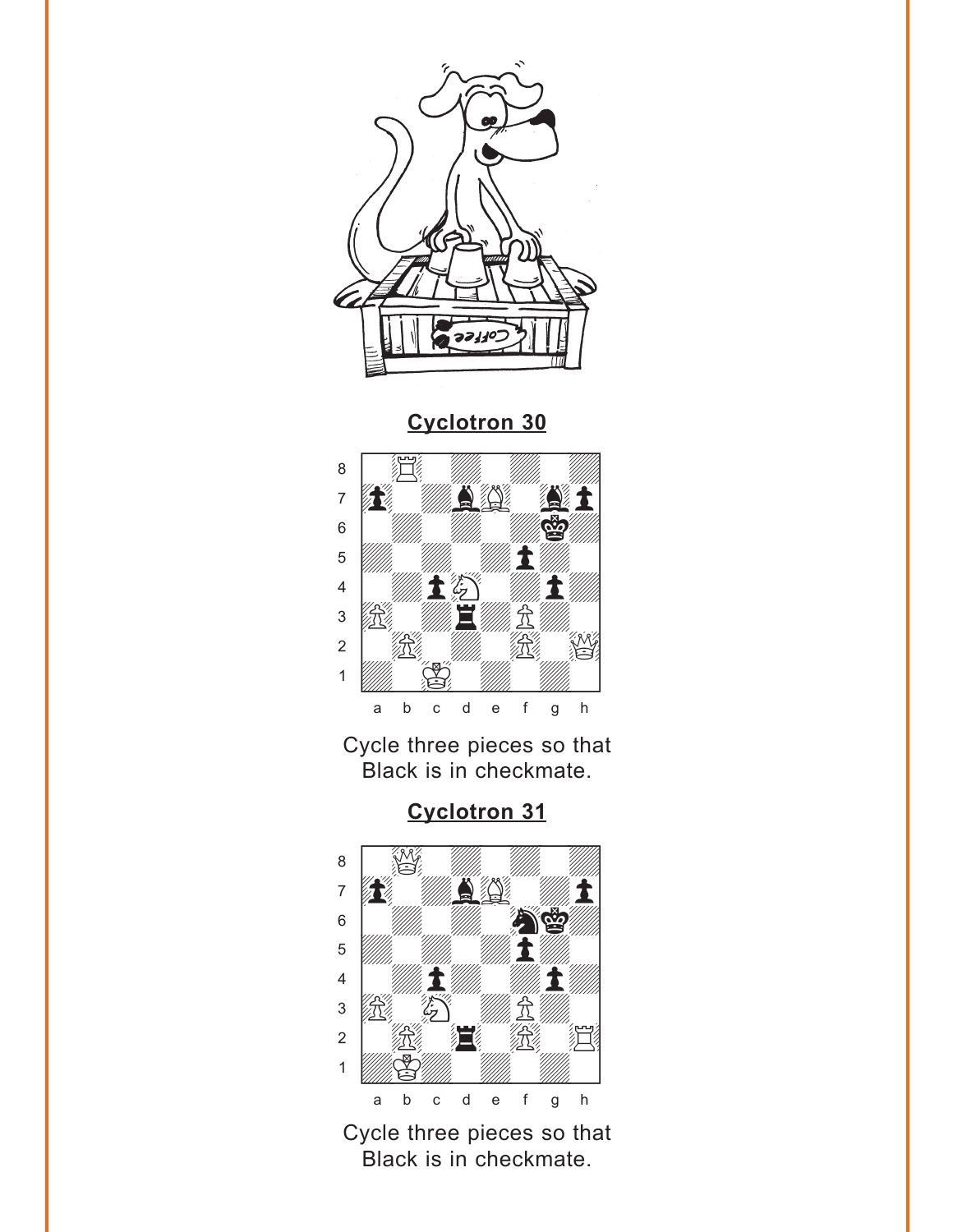<span id="page-2-0"></span>

Cycle three pieces so that Black is in checkmate.

For more cyclotrons with the same "zero position", see columns 89 (Gearing Up) and 92 (Spinning On). They were added to the archives this week.



**[Cyclotron 33](#page-6-0)**

Cycle three pieces so that Black is in checkmate.

A cyclotron is an *extended switceroo*. A cyclotron cycles three pieces. A switcheroo switches two pieces. For everything you ever wanted to know about switcheroos, see column 4.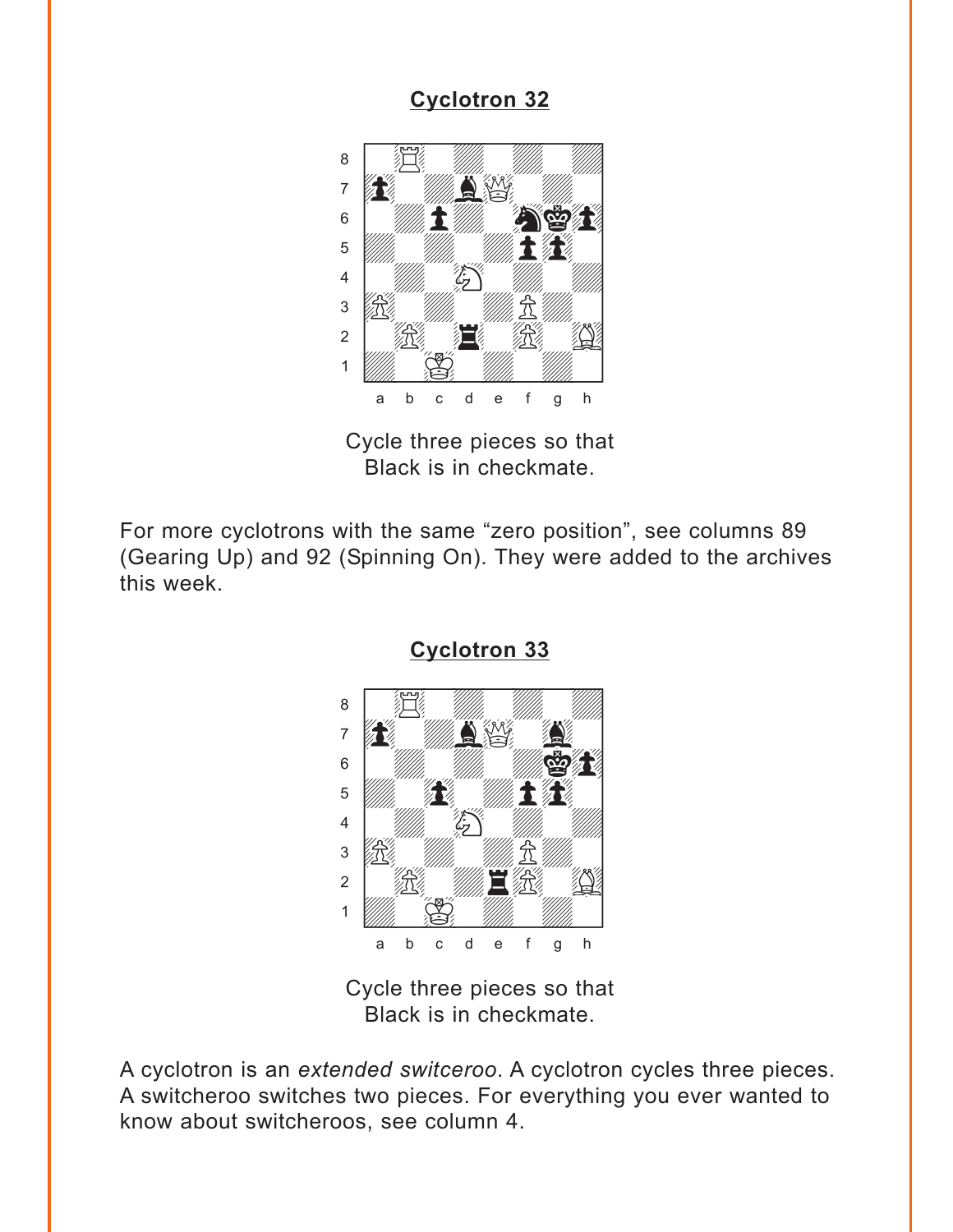<span id="page-3-0"></span>

Cycle three pieces so that Black is in checkmate.



**[Cyclotron 35](#page-6-0)**



Cycle three pieces so that Black is in checkmate.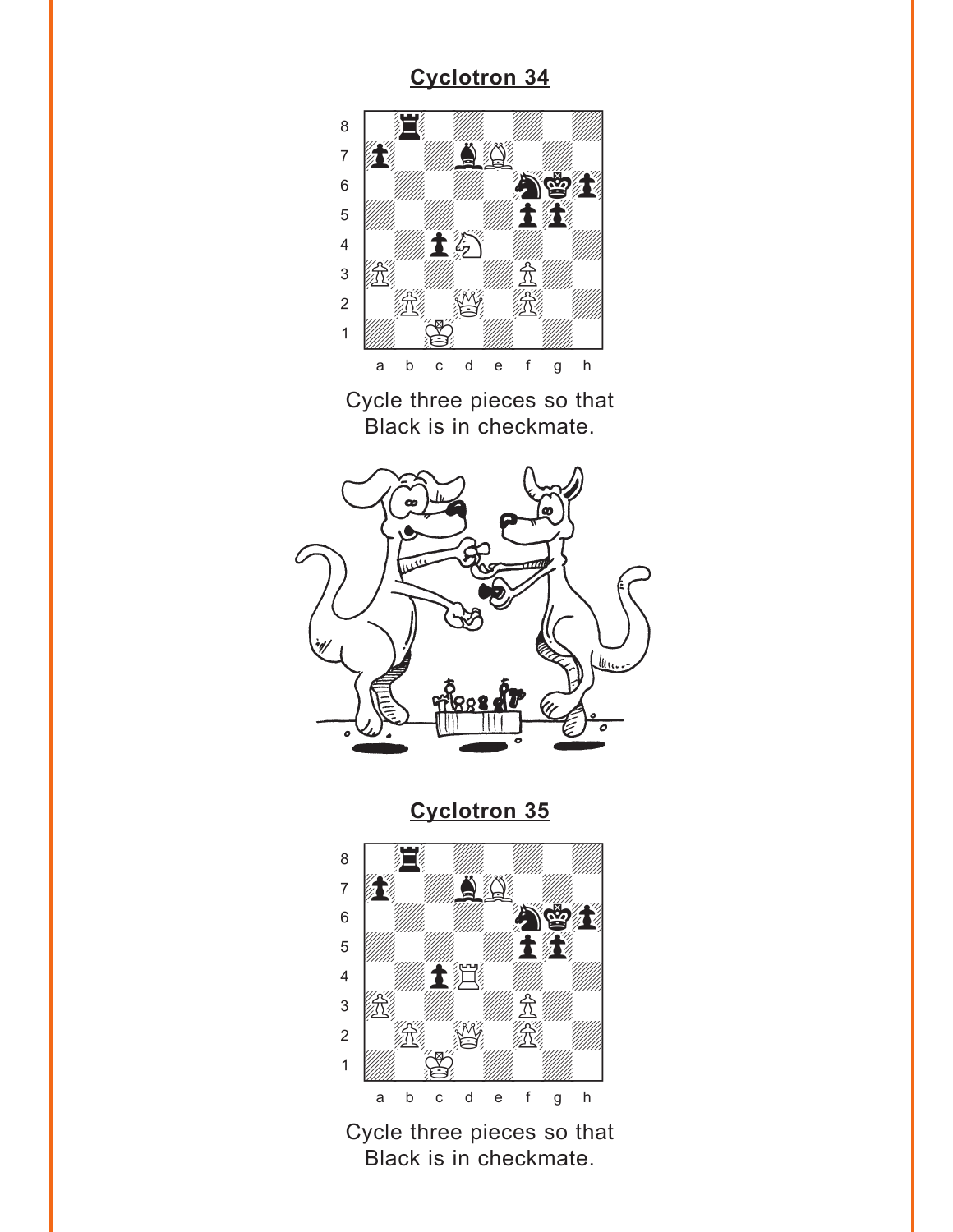<span id="page-4-0"></span>

Cycle three pieces so that Black is in checkmate.

This puzzle is the final spin of the Cyclotronic Overdrive. Hope you enjoyed the ride!

# **SOLUTIONS**

All cyclotrons by J. Coakley. *Puzzling Side of Chess* (2016).

*PDF hyperlinks*. You can advance to the solution of any puzzle by clicking on the underlined title above the diagram. To return to the puzzle, click on the title above the solution diagram.



**[Cyclotron 30](#page-1-0)**

Rd3 $\rightarrow$ g6 Kg6 $\rightarrow$ g4 g4 $\rightarrow$ d3

The order in which the pieces are cycled is not important. The resulting position will still be the same. See diagram below.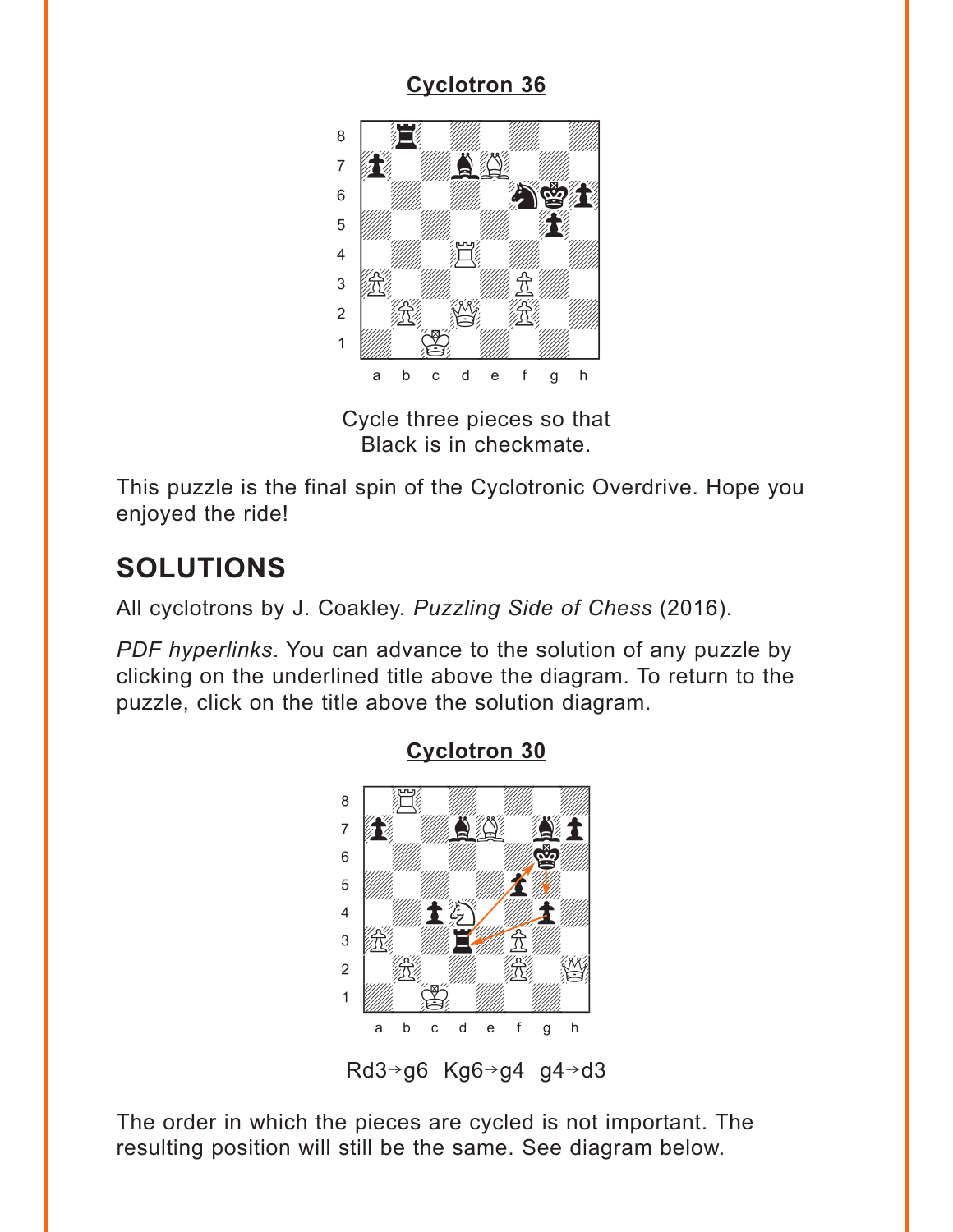<span id="page-5-0"></span>

**[Cyclotron 31](#page-1-0)**



Kb1-b8 Qb8-f6 Nf6-b1

**[Cyclotron 32](#page-2-0)**



Nd4→g6 Kg6→d7 Bd7→d4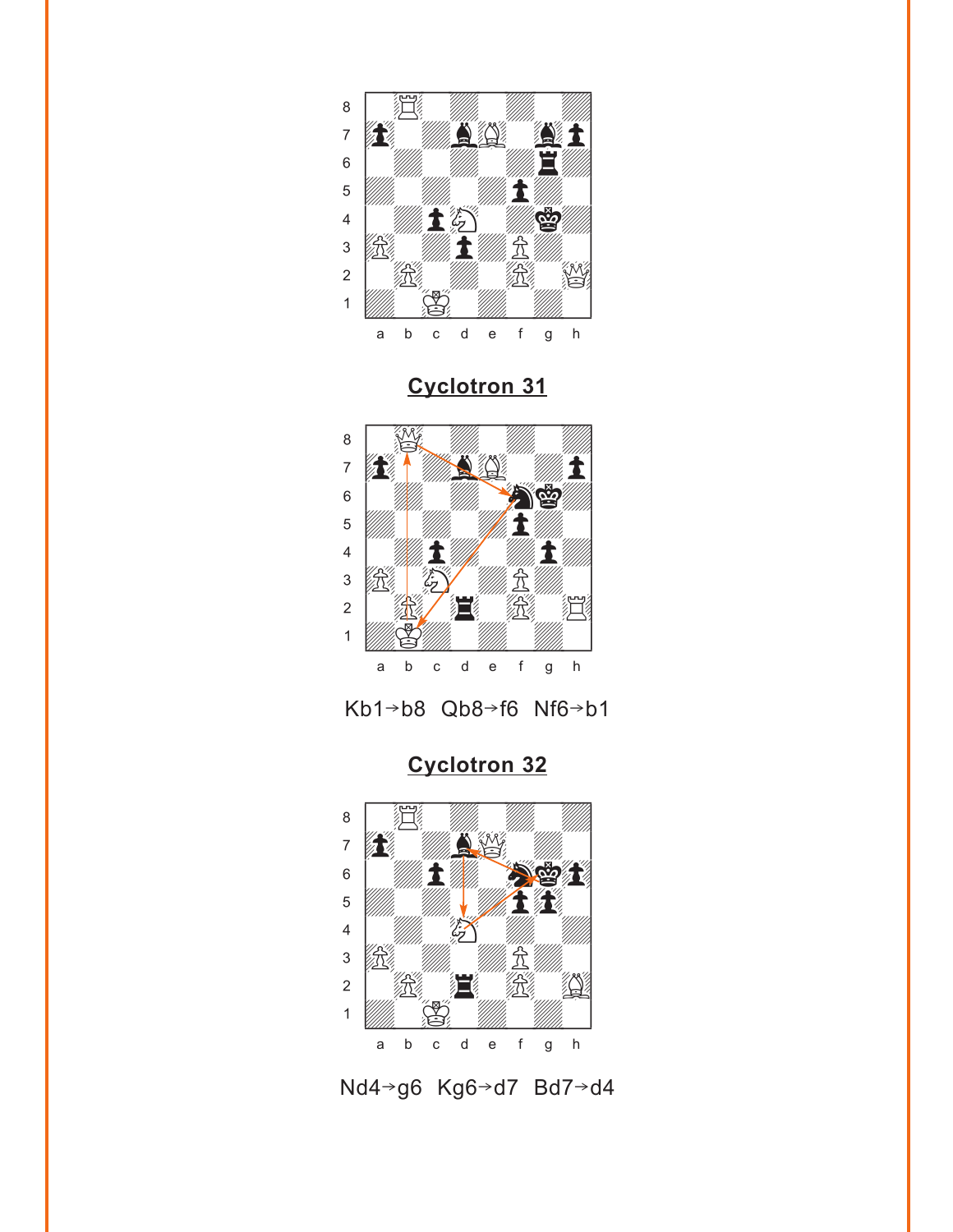<span id="page-6-0"></span>



**[Cyclotron 34](#page-3-0)**



Nd4→d7 Bd7→g6 Kg6→d4

**[Cyclotron 35](#page-3-0)**



Rd4→f5 f5→g6 Kg6→d4